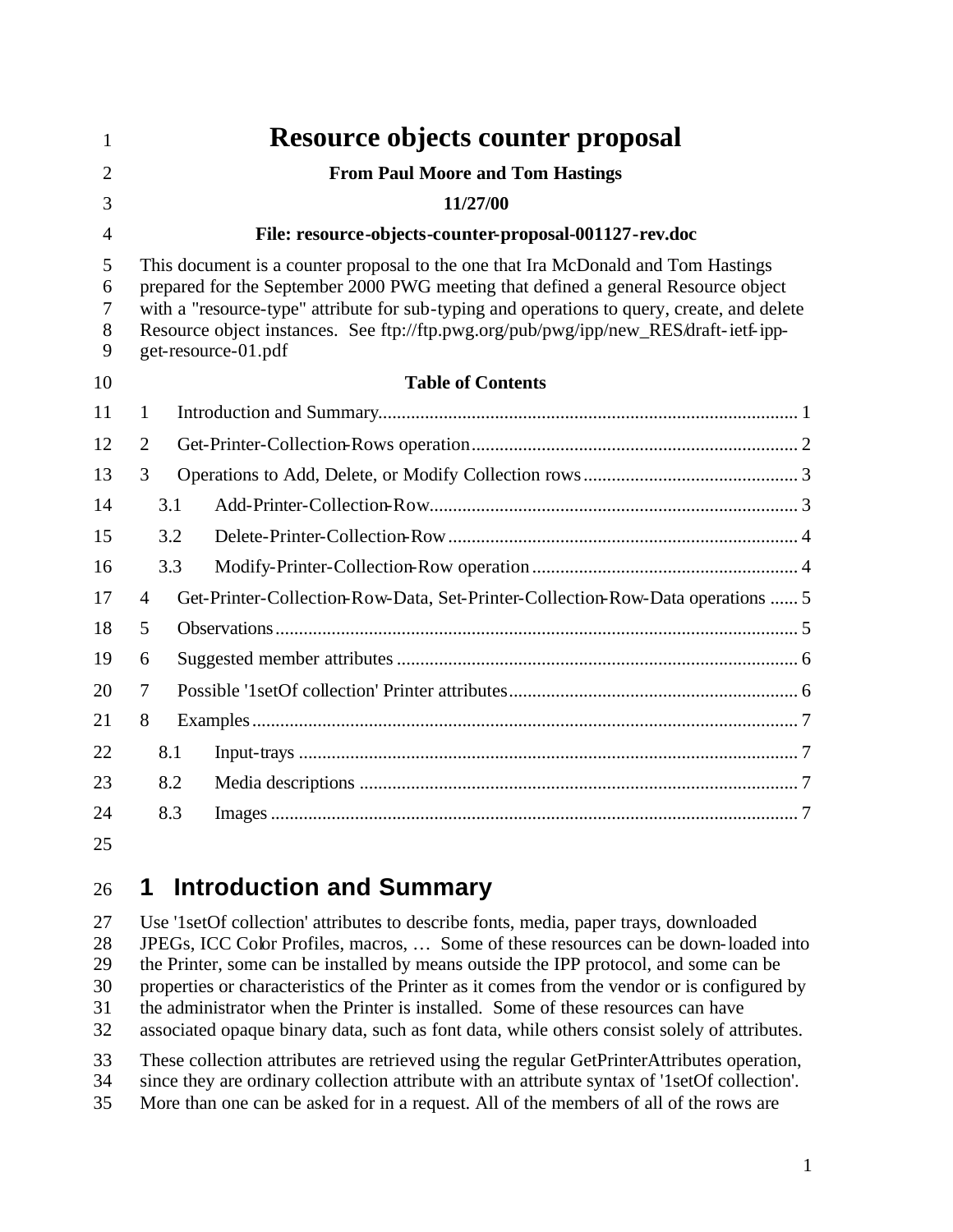returned (as per the current collections spec). Note: according to the collection spec the "xxx-supported" Job Template attributes usually have the attribute syntax: '1setOf type2 keyword', rather than '1setOf collection'. The keywords indicate which member attributes are supported for the collection and the corresponding "xxx-supported" indicate the values supported for each "xxx" member attribute. For such Job Template attributes, a new naming convention is introduced: "xxx-rows" for the Printer attributes with the attribute syntax of '1setOf collection'. The "xxx-rows" (1setOf collection) attributes are never returned by Get-Printer-Attributes unless they are explicitly asked for (i.e., they are never included in groups or 'all', since there would be too much data in the response). A single row can be queried using a new Get-Printer-Collection operation described in the next section. The following new operations are defined for use with '1setOf collection' attributes: • Get-Printer-Collection-Rows - return rows of a '1setOf collection Printer attribute based on a simple filter supplied by the client • Add-Printer-Collection-Row - add a row to a '1setOf collection' Printer attribute • Delete-Printer-Collection-Row - delete a row of a '1setOf collection' Printer attribute • Modify-Printer-Collection-Row - modify a row of a '1setOf collection' Printer attribute • Get-Printer-Collection-Row-Data - same as Get-Printer-Collection-Row, and in addition get the row's associated opaque data. • Set-Printer-Collection-Row-Data - same as Set-Printer-Collection-Row, and in addition set the row's associated opaque data. For consistency all six operations have an Operation Attributes Group and a Printer Attributes Group in each request and response. The response always includes *all* of the member attributes of each row returned. In addition to the usual request operation attributes for a Printer operation, all six operations MUST include: "collection-attribute" (type2 keyword) - which identifies the collection attribute to be affected. For example: "collection-attribute" = 'font-rows-supported' or "collection-attribute" = 'tray-rows-supported'

# **2 Get-Printer-Collection-Rows operation**

 The Get-Printer-Collection-Rows operation retrieves one or more values of a 1setOf collection attribute. Each collection value is called a "row". The rows are selected on the basic of a filter specified in the operation. Only one Filter Attribute is permitted and it is expressed as the only attribute in the Printer Attributes group. The Printer matches the Filter Attribute against all the member attribute of all of the rows in the collection value. The attribute name, syntax, and value of the Filter Attribute MUST be the same as the member attribute in the 1setOf collection, in order to match. A value match occurs if all of the values of the Filter Attribute are a subset of the member attribute of a row..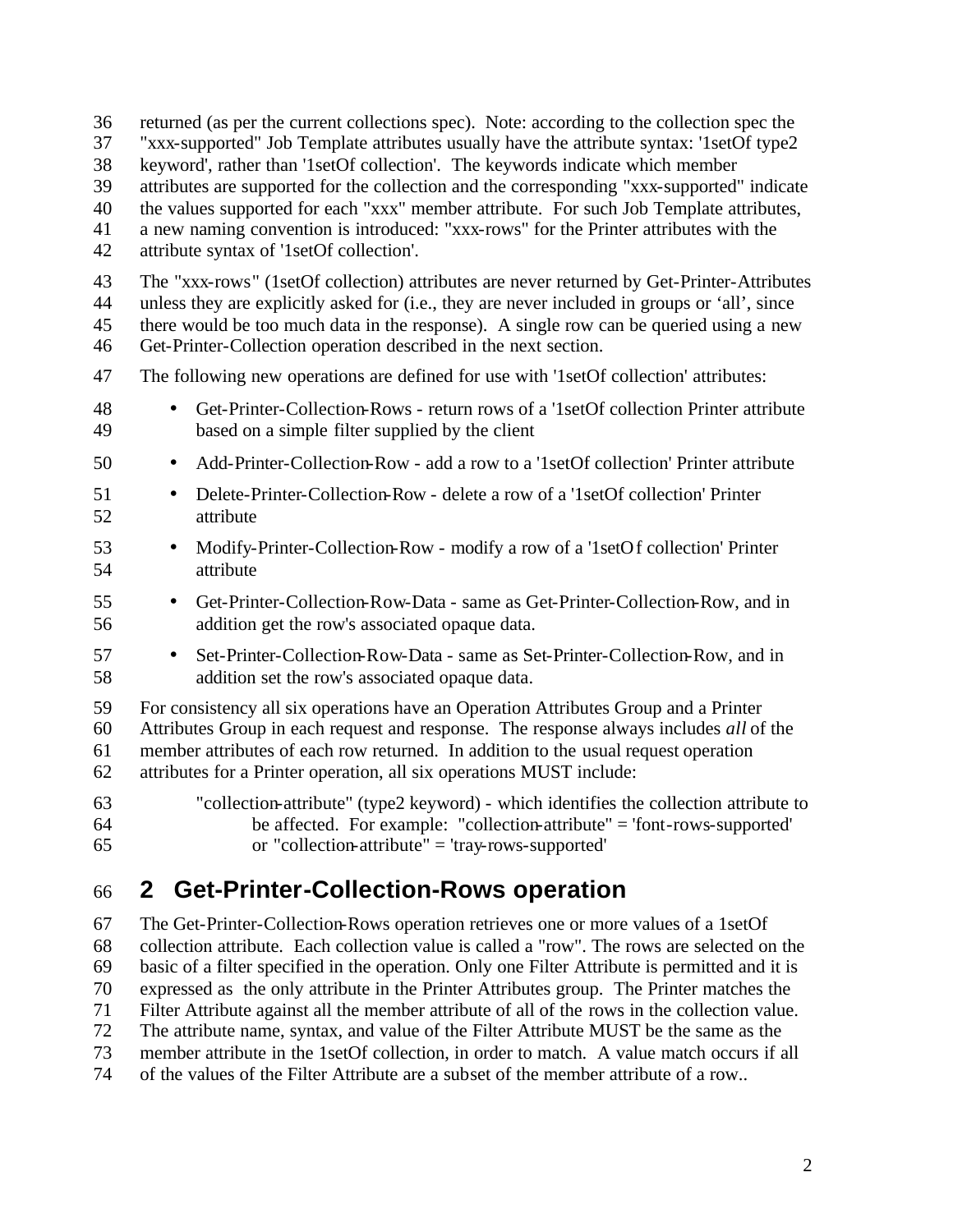The client MUST also supply the Filter Attribute as the only attribute in a separate Printer Attributes group. For example:

"font-point-size" =  $12$ "

The Printer returns all member attributes of all rows of the collection that match the Filter

Attribute. Each row is returned in a separate Printer Attributes group in the response

(like Get-Jobs response). If no rows match then the status code 'client-error-not-found'

81 error is returned. **ISSUE:** Or should the status code be 'successful-ok' (0), with an empty

82 Printer Attributes group returned to be more like Get-Printer-Attributes?

When a collection attribute with a 1setOf collection attribute syntax is defined, the

definition SHOULD specify an 'identifying member attribute', called the Key Attribute

that uniquely identifies a row. No two rows can have the same Key Attribute value. The

role of the Key Attribute is the same as a primary key in a data base. The Key Attribute

 facilitates direct indexing into 1setOf collection attributes. Possible examples could be tray name, media name, font name, etc. In some cases the identifying member attribute

could be a printer generated unique ID.

If a collection attribute has a '1setOf collection' attribute syntax, but the definition of that

attribute does not indicate which member attribute is the Key Attribute, that collection

attribute MAY still be used in the Get-Printer-Collection-Rows operation, but there is no

way for the client to unambiguously request a single row.

# **3 Operations to Add, Delete, or Modify Collection rows**

 The operations defined in this section add, delete, or modify a row in a '1setOf collection' Printer attribute that is defined to have a Key Attribute.

 These operation do not work on all collections – there are some collections that represent state or non-logical capabilities of the device (paper loaded, input trays, etc.). In this case the collections are read-only (either by definition or in a particular implementation).

There also can exist Printer collection attributes that represent collections that are

software modifiable entities but that are still not updated via these operations in an

implementation. For example fonts could be loaded by a specific set of font management

operations, rather than these operations.

What this means is that the collection querying can be used on all entities that are

represented as '1setOf collection' but there can be many mechanisms that create those

collections. The definition of the collection MUST indicate how the rows are created,

modified, and removed.

#### *3.1 Add-Printer-Collection-Row*

 This operation adds a collection row to an existing '1setOf collection' Printer attribute provided that the collection definition defined a Key Attribute.

- In addition to the "collection-attribute" operation attribute, the client MUST supply the
- Key Attribute as the first attribute in the Printer Attributes group in the request. For
- example, "font-name" = 'TimesRomanItalic'. The client supplies the remaining attributes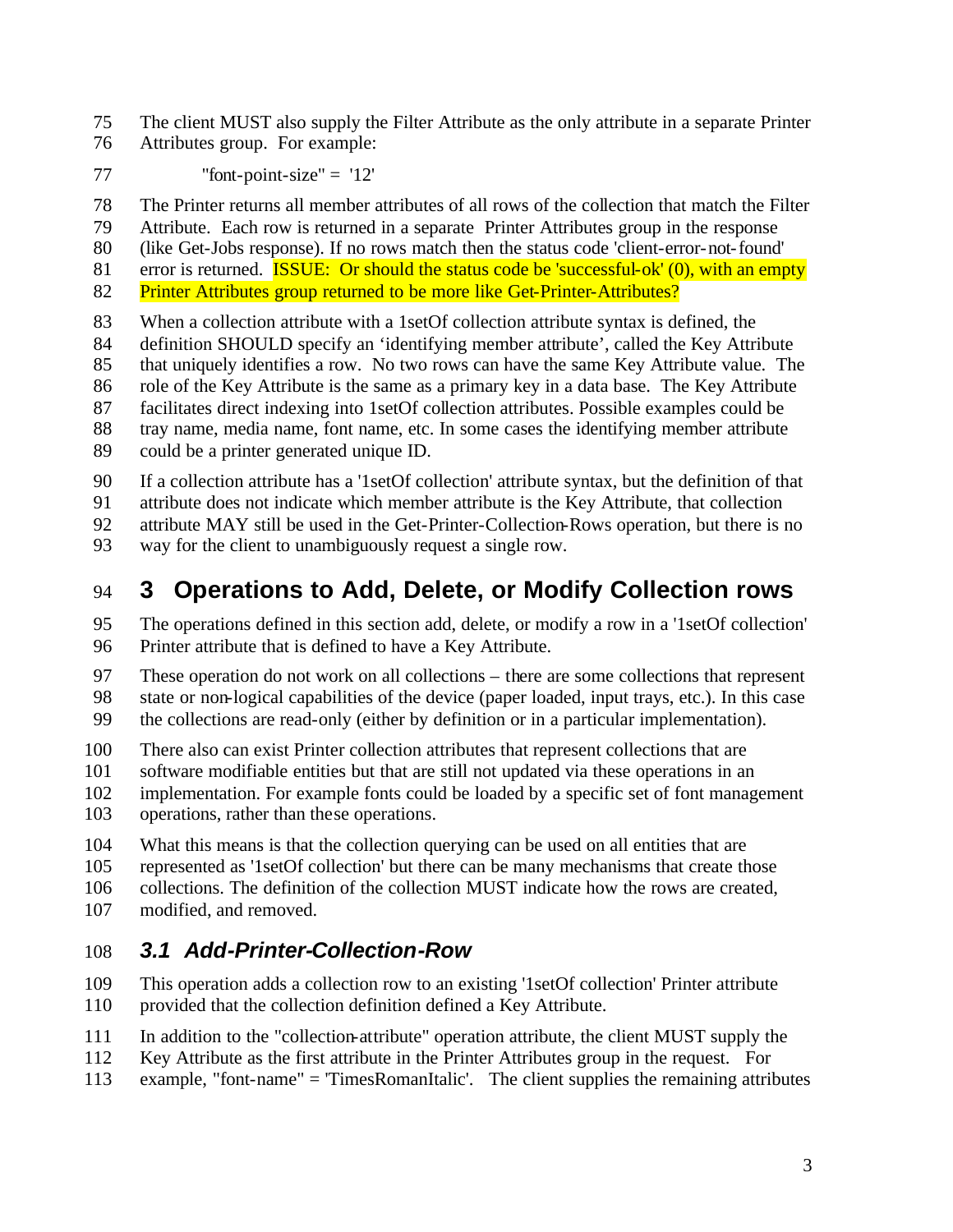- for the row as the remaining attributes in the Printer Attributes group. For example,
- 115 "font-size" = '12', "font-style" = 'italic', etc.
- If the row already exists, the Printer MUST reject the request and return the (new) 'client-error-row-already-exists'.
- If the "collection-attribute" does not specify a '1setOf collection' attribute whose
- definition includes a Key Attribute or the first attribute in the Printer Attributes group is
- not the Key Attribute defined for the collection, the Printer MUST reject the request with
- the 'client-error-bad-request'.

#### *3.2 Delete-Printer-Collection-Row*

- This operation deletes a collection row from an existing '1setOf collection' Printer attribute provided that the collection definition defined a Key Attribute.
- In addition to the "collection-attribute" operation attribute, the client MUST supply the
- Key Attribute as the only attribute in the Printer Attributes group in the request. For
- example, "font-name" = 'TimesRoman'.
- If the row does not exist, the Printer MUST reject the request and return the 'client-error-not-found' error status code.
- If the "collection-attribute" does not specify a '1setOf collection' attribute whose
- definition includes a Key Attribute or the only attribute in the Printer Attributes groups is
- not the Key Attribute defined for the collection, the Printer MUST reject the request with
- the 'client-error-bad-request'.

#### *3.3 Modify-Printer-Collection-Row operation*

- This attribute modifies an existing collection row of an '1setOf collection' Printer attribute provided that the collection definition defined a Key Attribute.
- In addition to the "collection-attribute" operation attribute, the client MUST supply the
- Key Attribute as the first attribute in the Printer Attributes group in the request. For
- example, "font-name" = 'TimesRomanItalic'. The client supplies the remaining attributes
- to be modified for the row as the remaining attributes in the Printer Attributes group. For
- example, "font-size" = '12', "font-style" = 'italic', etc. Any member attributes of the row
- 142 that the client omits are unchanged.
- If the row does not exist, the Printer MUST reject the request and return the 'client-error-not-found' error status code.
- If the "collection-attribute" does not specify a '1setOf collection' attribute whose
- definition includes a Key Attribute or the first attribute in the Printer Attributes groups is
- not the Key Attribute defined for the collection, the Printer MUST reject the request with
- the 'client-error-bad-request'.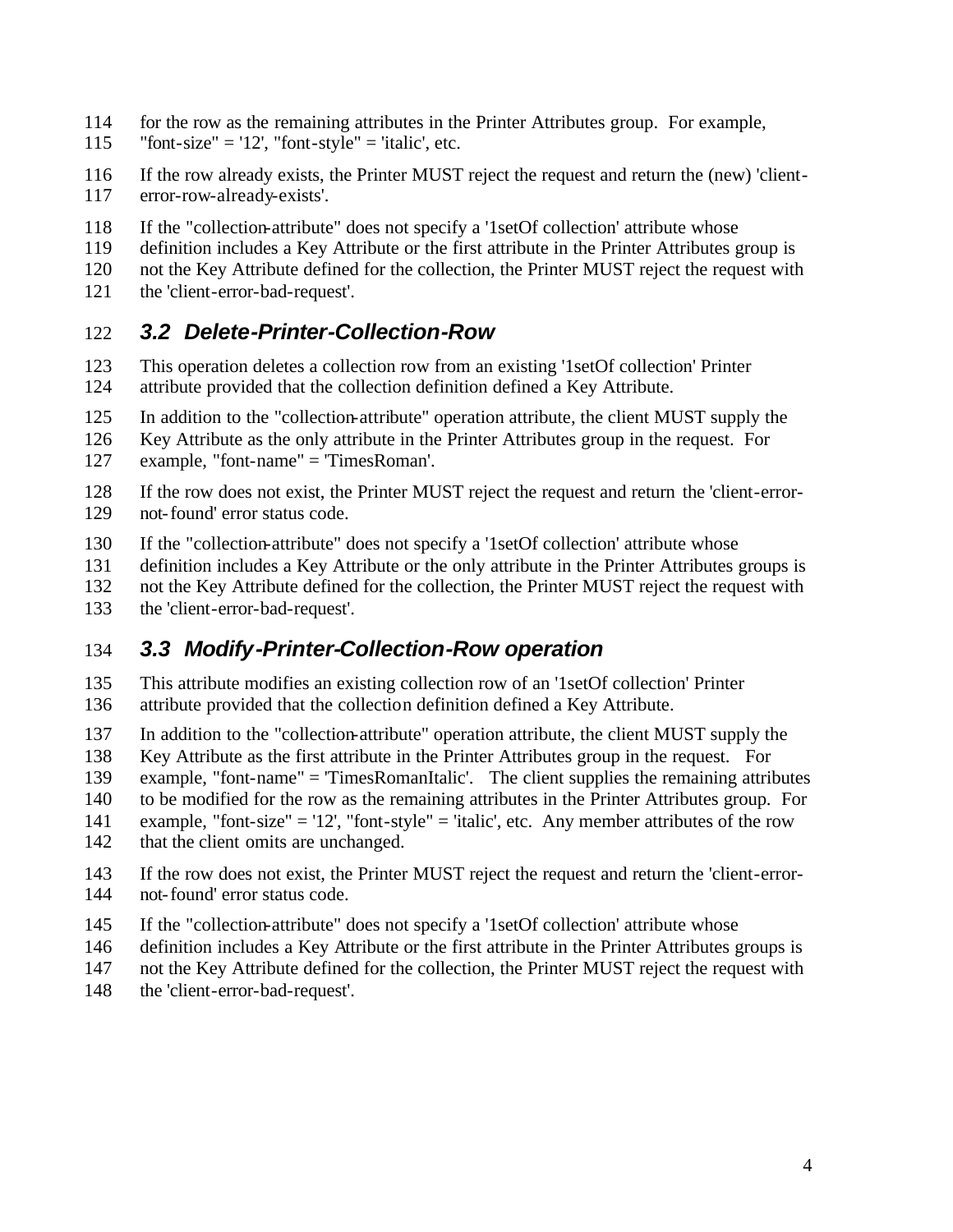### **4 Get-Printer-Collection-Row-Data, Set-Printer-Collection-Row-Data operations**

Some '1setOf collection' attributes may have data associated with their rows. In this case

then one choice available to the designer of the collection is to use the Get-Printer-

Collection-Row-Data and Set-Printer-Collection-Row-Data operations to read and write

- opaque blobs.
- For the Get-Printer--Collection-Row-Data, the client supplies the "collection-attribute"
- name and the Key Attribute as in the other Collection Row operations. The row's
- attributes are returned in the Printer Attributes Group, followed by the dataas a data
- stream in the response (packaged the same way the print-job's data is following the 'end-
- of-attributes-tag').
- The data is sent in the same way using the Set-Printer-Collection-Row-Data operation.
- Note that for some collection it might be possible to read the data but not write it
- (uploading font metrics from ROM for example). Also it might be possible to write it but

not read it (macros are not intended to be used outside the printer so there is not point in

- providing read capabilities).
- Alternative design #1. There is a member attribute for each row that specifies a URI for
- the data. The Add-Printer-Collection-Row operation returns the URI generated by the
- Printer when the row is created. The data is got and set by HTTP GET and POST to that
- URI. One problem with using HTTP GET and PUT to get or set data is the security
- checking. For example, ordinary users may not be able to add some resources to the
- Printer, such as media, but may be able to add other resources, such as images, to the
- Printer (for a leased amount of time).
- Alternative design #2. Collections that have associated data have explicit row creation
- and operations (Load-Font operation for example) but the data is read by HTTP get or an
- IPP Get-Printer-Collection-Row-Data. This alternative overcomes the non-atomic nature
- of adding a row then uploading the data.

#### **5 Observations**

- 177 Some collections may have read-only rows and read-write rows (fonts supported may include ROM fonts and soft fonts).
- Jobs and Subscriptions could have been done using '1setOf collection' Printer attributes, but since we already have operations defined for Jobs and Subscription objects.
- 
- Driver down loading could have been done using '1setOf collection' Printer attributes, but
- we have a specification that uses Get-Printer-Attributes and a new Get-Client-Print-Support-Files operation.
- Expiration times for collection rows can be specified in the collection definition if that is
- what the collection needs. For example, if users are allowed to down load images into
- 186 the Printer for a period of time.
- This mechanism is only defining a standardized ways of viewing structured data it does not imply that common mechanisms must be used by implementations.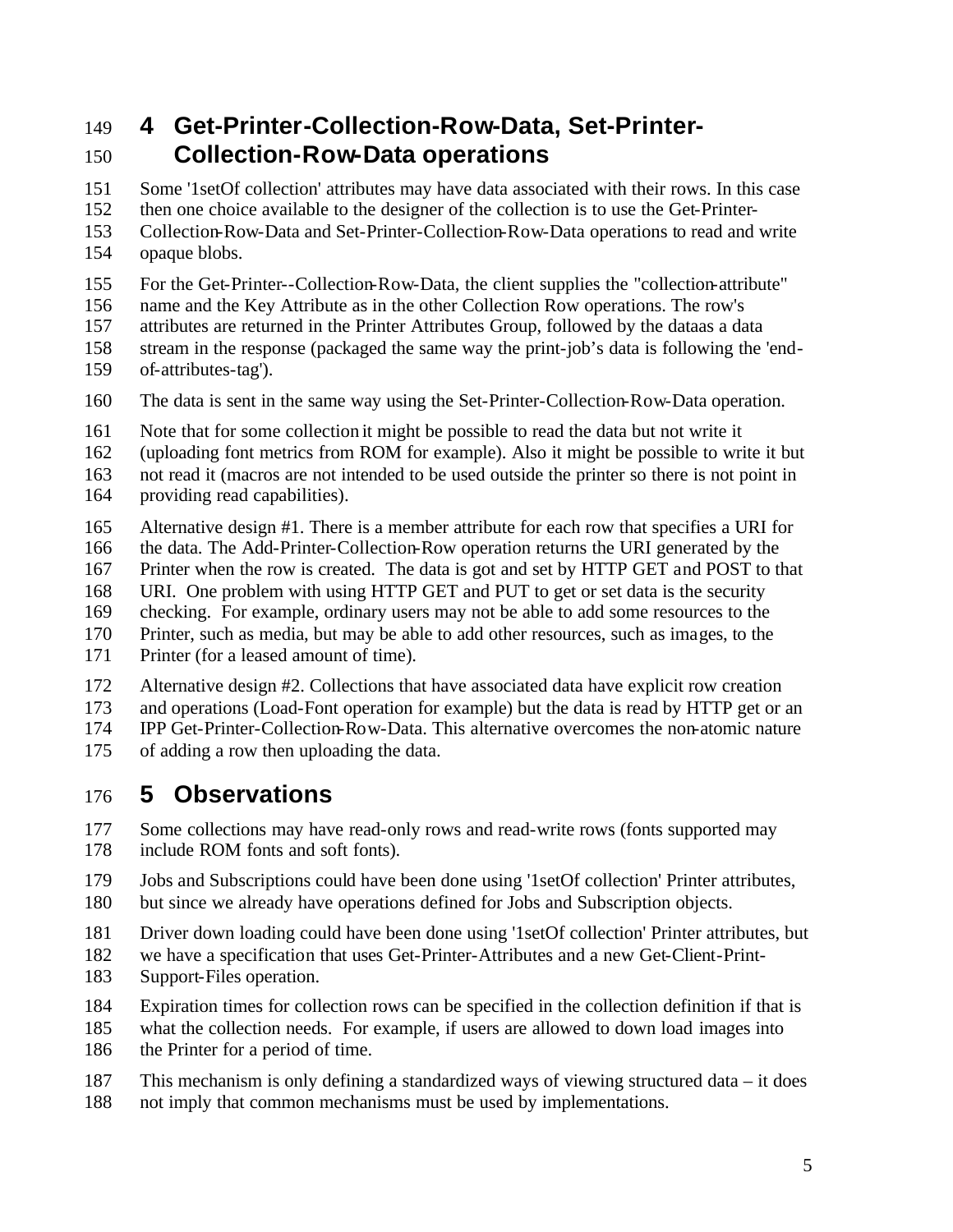# **6 Suggested member attributes**

 In order to get some consistency in definition of '1setOf collection' Printer attributes, the following member attribute names and attribute syntaxes are suggested if the member attribute is appropriate for the resource. However, none of these attributes are REQUIRED for a definition. For key attributes that a client can supply (but cannot modify): xxx-name (name(127)) or xxx-key (name(127) | type3 keyword) - Key Attribute For attributes that a client can supply (or modify): xxx-info (text(127)) - general information xxx-create-date-time (dateTime) - the date and time that the resource was originally created, not added to the Printer. xxx-lease-duration (integer(0:MAX)) - lease duration in seconds, 0 is infinite xxx-data-uri (1setOf uri) - uri of the data when supplied by the client xxx-data-k-octets (integer(0:MAX)) - size of the data xxx-data-compression (type3 keyword) - data compression For READ-ONLY attributes populated by the Printer: xxx-id (integer(1:MAX)) - integer id for those resources that do not have a natural name supplied by the client. xxx-create-user-name (name(MAX)) - user name who added the resource to the Printer xxx-create-time (integer(MIN:MAX)) - the "printer-up-time" when the resource was added to the Printer. A 0 or negative value means before this Printer power-up (see RFC 2911 section 4.3.14). xxx-expiration-time (integer(0:MAX)) - the "printer-up-time" when the lease expires xxx-data-uri (1setOf uri) - uri of the data when supplied by the Printer 

# **7 Possible '1setOf collection' Printer attributes**

| Collection                | Identifying member     | <b>Members</b>                          | Data         |
|---------------------------|------------------------|-----------------------------------------|--------------|
| Input trays               | name                   | Loaded media, state,<br>capacity, level | none         |
| Output bins               | name                   | State, capacity, level                  | none         |
| <b>Fonts</b><br>supported | Name (face-size-style) | Size, style, format                     | Font metrics |
| Media-<br>descriptions    | name                   | Size, weight,                           | none         |
| <b>Macros</b>             | name                   | Date, format                            | Macro data   |
| Images                    | name                   | Date, format,                           | Image data   |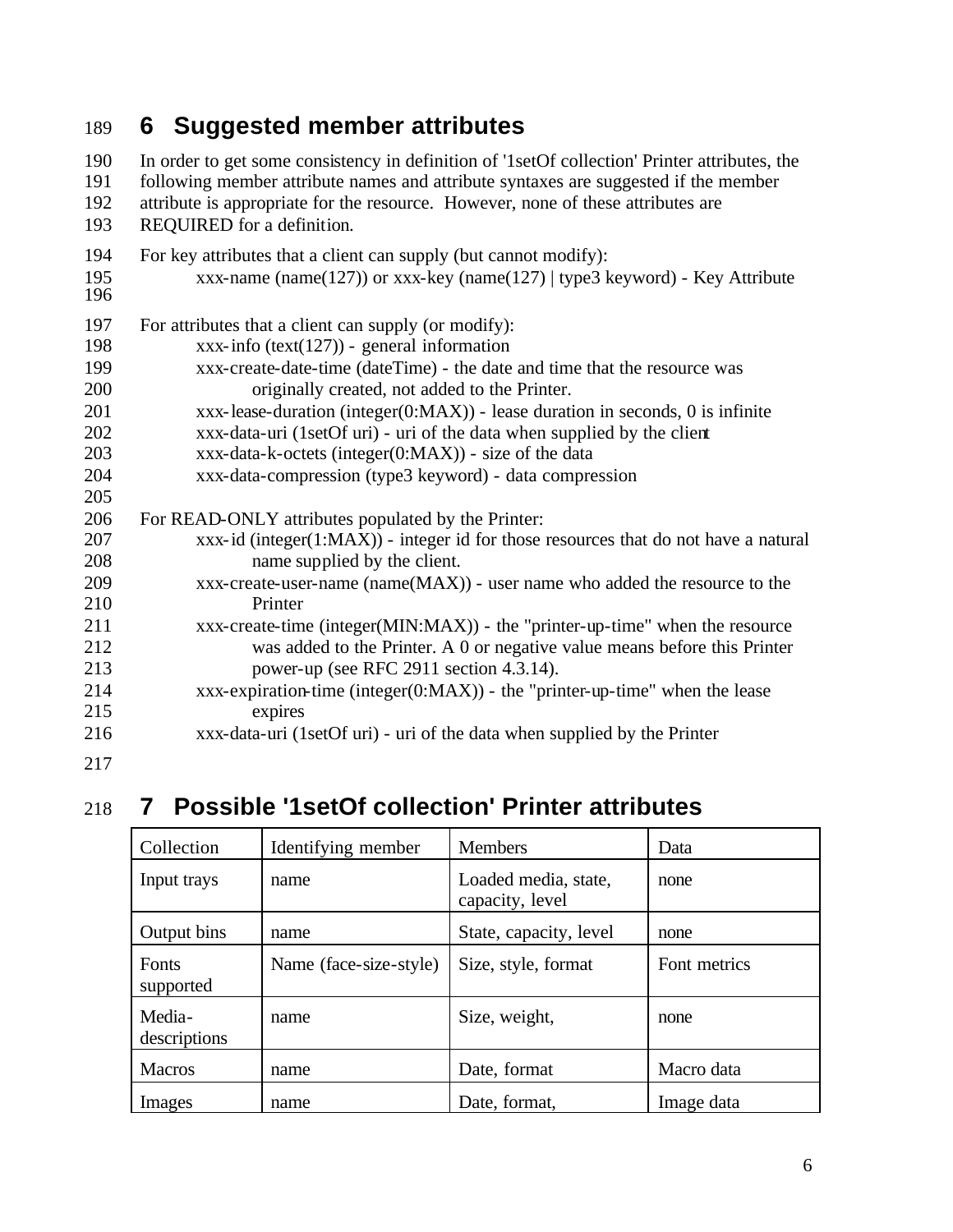|--|--|

### **8 Examples**

These are examples of how this proposal could be used to represent various items. The

- full variety of choices is used. *These are not intended as actual proposals for their*
- *respective collections, but rather just indicate how the mechanism proposed in this paper would work.*

#### *8.1 Input-trays*

- The "input-tray-rows-supported" (1setOf collection) Printer attribute contains one row for each input tray supported by the printer.
- The rows are identified by an "input-tray-name" (type3 keyword | name(MAX)) Key
- Attribute whose value is either defined by the PWG or is defined by the implementation.
- The values of the "input-tray-name" member attribute may be submitted in a Job Creation
- operation as the value of a (new) "input-tray" Job Template attribute.
- The member attributes include "input-tray-max-capacity", "input-tray-current-level",
- "input-tray-status", and "input-tray-media-name" with semantics taken from the Printer MIB.
- The rows of this collection are read using the Get-Printer-Collection-Rows operation.
- Rows are not created or deleted, though in some implementations, certain member
- attributes, such as "input-tray-media-name" can be set.

# *8.2 Media descriptions*

 The "media-rows-supported" (1setOf collection) Printer attribute contains one row for each supported / known media. See the PWG Production Printing Extension spec for the definition of the member attributes. The "media-col" (collection) Job Template attribute can be supplied by the client in Job Creation operations.

- The rows are identified by a "media-key" (type3 keyword | name(MAX)) Key Attribute
- whose value is either defined by the PWG or is defined by the administrator. The values of the "media-key" member attribute may be submitted in a Job Creation operation as the value of the IPP/1.1 "media" Job Template attribute.
- The member attributes include "media-size" (1setOf collection) {x-dimension, y-
- dimension", "media-weight", "media-color", etc.
- The rows of this collection are read using Get-Printer-Collection-Rows. Rows are created
- using the Add-Printer-Collection-Row operation and deleted using the Delete-Printer-
- Collection-Row operation.

#### *8.3 Images*

- The "image-rows-supported" (1setOf collection) Printer attribute contains one row for
- each supported / known.